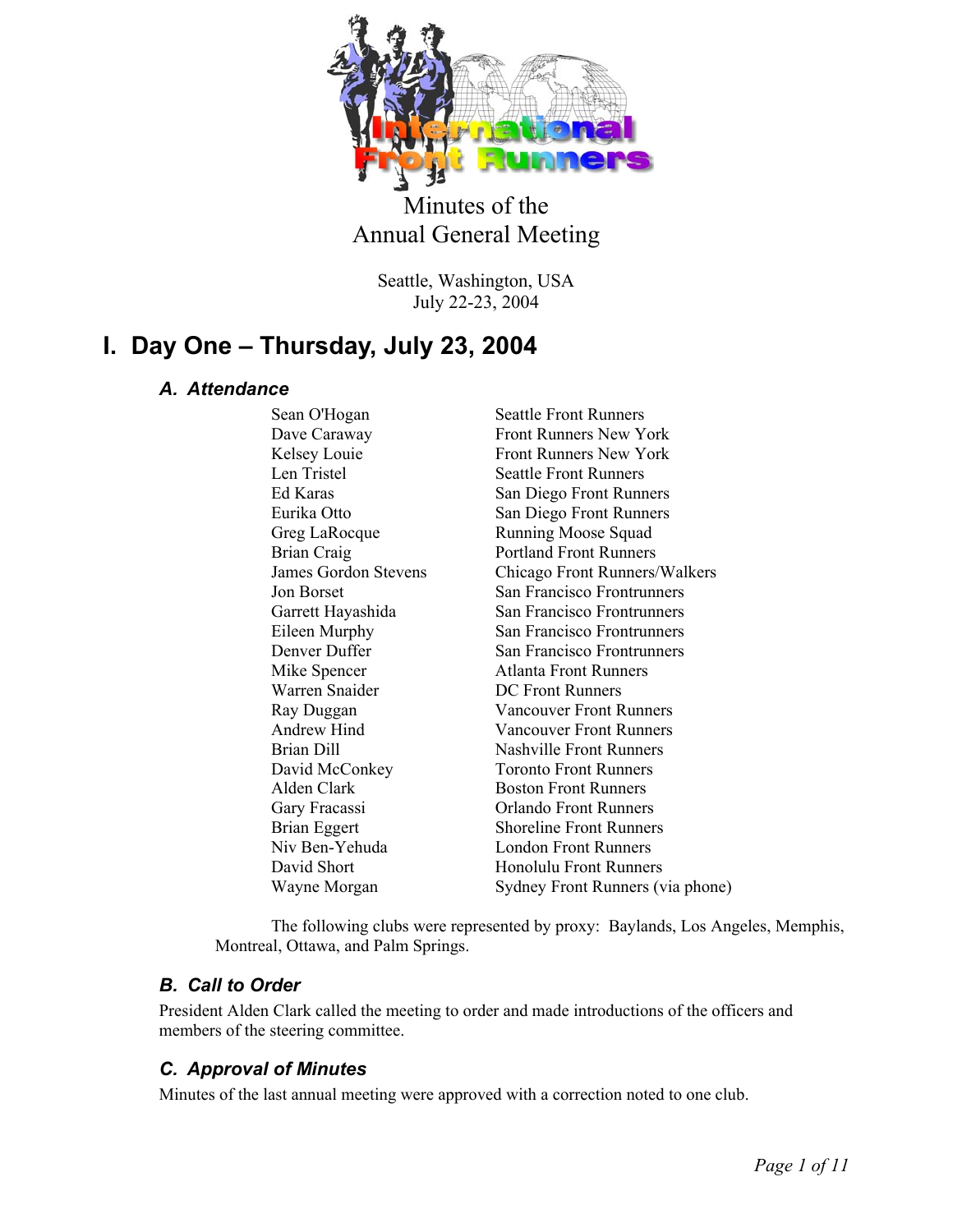## *D. Meeting Agenda*

President Clark gave an overview of the agenda, the plan for the two days and the speakers who will be making presentations during the meetings.

# *E. Treasurer's Report*

Treasurer Fracassi presented the Treasurer's Report for the year ended December 31, 2003 and a year-to-date for the first six months ended June 30, 2004. He identified the sources of revenue for IFR and explained each of the expense line items. A question was asked as to what clubs made up the >250 category (Baylands, Palm Springs, New York, Seattle, San Francisco).

It was noted that there was a significant increase in the number of clubs, particularly those in the 1- 25 bracket. It was felt that in the past the clubs in this category did not understand the need to send in registration and renewal information since there was no money due.

The total number of clubs was acknowledged as 57. This raised the question of the current "universe" of viable clubs and that was estimated at 80.

The Treasurer's Report was accepted as presented (Attachment #1).

### *F. Steering Committee Report*

President Clark then reported to the membership of the activities of the steering committee during the past year.

1. The group has been active in establishing operating procedures for approving new clubs, for sharing newsletters and streamlining the email process.

2. He pointed to the minutes of the last annual general meeting for list of email addresses for club use.

3. He also identified the policy and constitution item requesting clubs to disseminate information, particularly emails, to their members. The current filter is through the club contact list. He reminded the delegates that there is the opportunity for clubs to have more than one contact listed and requested clubs check their info listing in this area.

A suggestion was made that a separate list or designator flag be added to those clubs that are active in track.

4. Website changes were noted in the presentation of information and some "behind the scenes" areas for use by the steering committee. Also the maps have been updated to more easily identify regions and clubs.

5. New club starter kits were sent to the following - Manchester, Knoxville, Richland, Shasta Lakes, Jacksonville, Richmond and Toulouse.

It was noted that we are currently in the process of uploading this information to the website for possible download. In addition to the traditional paper copies, the starter kit is now available on CD.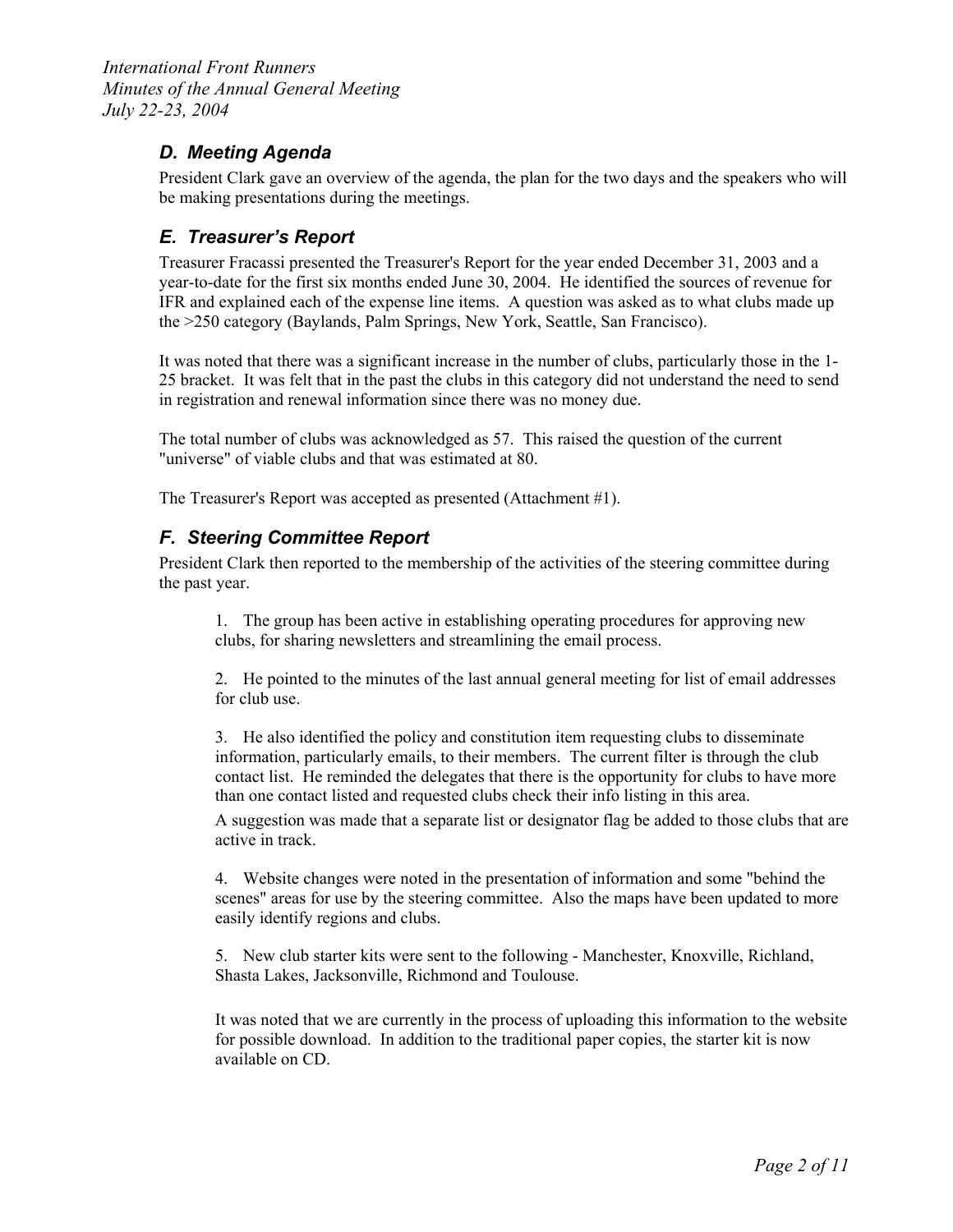All clubs were invited to send their current documents such as charters, applications, advertising info, etc. to share with other clubs.

6. Eurika Otto has been elected recorder of the Federation and resigned her position as one of our delegates. In the interim, David Short temporarily filled the position.

#### *G. New Clubs*

A discussion followed as to a system to track and follow up with these potential new clubs. This led to the suggestion that IFR become more proactive and find areas to start new clubs rather than wait for groups to contact us.

President Clark reminded us that in the past there was a suggestion to develop some advertising to be used in this regard.

It was also noted that several of the cities that were sent starter kits had requested them in the past and in some instances are now on their second and third attempt to form a club.

Opportunities for IFR to promote new clubs formation are regional and rotating events (such as Eurogames). Pride runs are also an excellent opportunity for FR to be visible.

A key ingredient for success is that the city must have a large gay population and runners. One source of leads might be the registration database from the Gay Games.

#### **A motion was made to form an outreach committee to identify new markets and promote the formation of front runner clubs. The motion passed.**

#### **Warren Snaider was selected to chair this committee and the other committee members are: Greg LaRocque, Eurika Otto, Wayne Morgan, Ed Karas and Alden Clark.**

We discussed Paris and other European clubs and noted that while there are many euro clubs, most are not members of IFR. For the benefit of recruiting clubs, there is a list of reasons why a club should be a member of IFR.

Also in many euro clubs, running is often a part of a gay sports group. We welcome those groups to be members of IFR and strongly suggest that they use the FR designator at least to identify the running portion of the club and on their website.

#### *H. Newsletter*

There was a discussion about an IFR newsletter. Discussion points included the format, frequency, content and distribution. Also discussed was the issue of language and the need to identify translators.

It was agreed that there is some value to a newsletter to disseminate information from IFR to member clubs; there is also the question of how much of this needs to be shared with all club members.

One possibility was to have, in addition, an executive summary type of condensed information that club newsletter editors could cut and paste into their newsletters.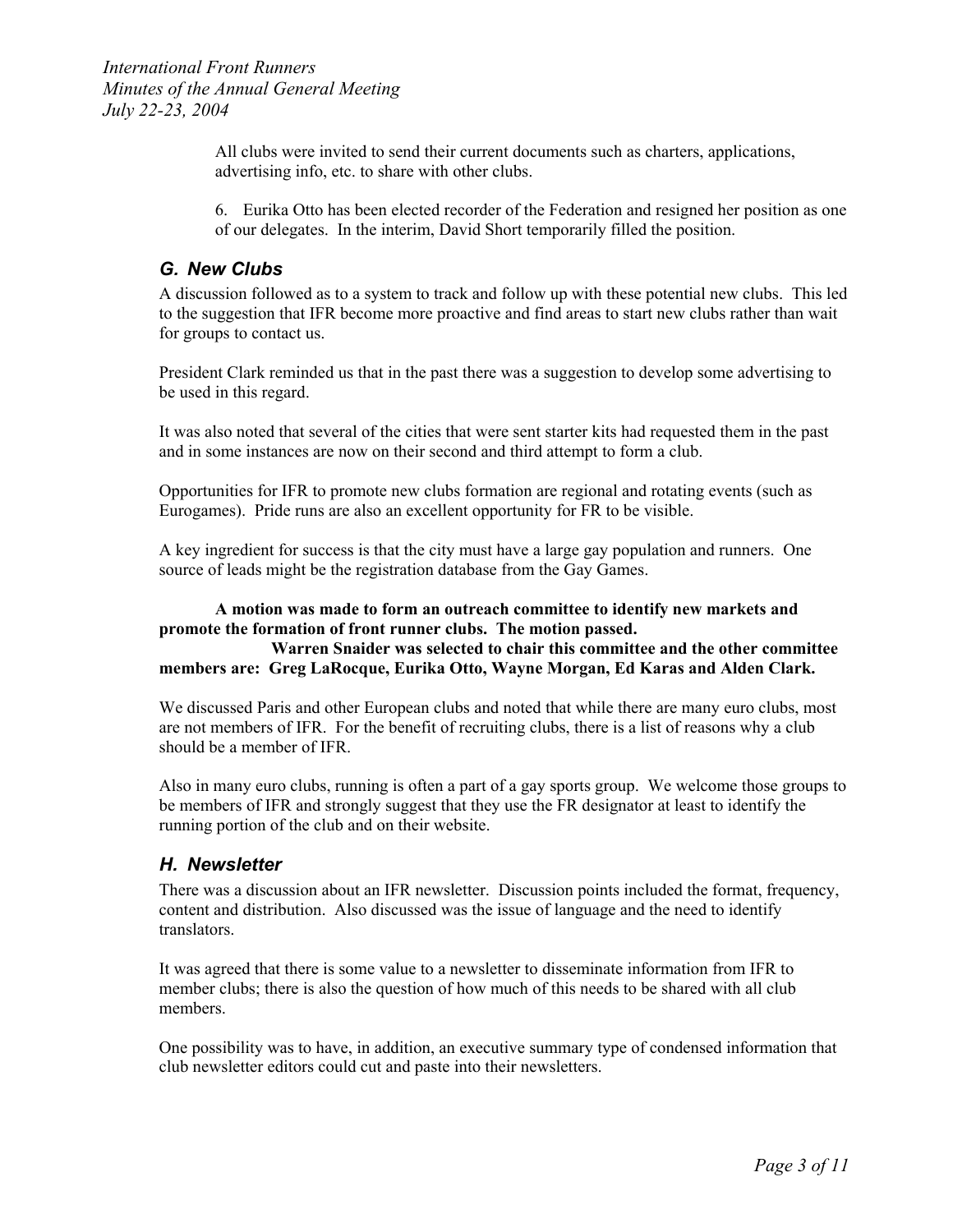# *I. Gay Sports*

President Clark reported that he attended a gay and lesbian athletic conference in Boston in March. The most exciting news that came from the conference is that the number of gay and lesbian athletes is increasing. Also noted was that this leads into the formation and discussion of GLISA to be addressed later in the meeting.

# *J. AGM 2005*

Garret Hayashida, president of San Francisco Front Runners, presented the plans the San Francisco clubs has for the 2005 annual meeting. The dates are set for June 23 - June 26. The materials handed out are presented as Attachment #2.

# *K. Euro Games*

An inquiry was made to see if anyone in attendance was planning to attend the Euro Games and whether IFR would have a delegate there.

#### *L. Renewal Notices*

A new procedure was instituted this year for payment of annual IFR membership fees. Each club was emailed a formatted letter that contained all of their club information as it currently appears in the IFR database. The clubs were provided with a link to the maintenance section of the IFR website along with a password to make any changes and an automated bill. The clubs could pay online with a credit or debit card or mail a check to the treasurer.

# *M. Participation*

A question was raised to open a general discussion as to how we can engage clubs and increase participation at IFR annual meetings and other club events.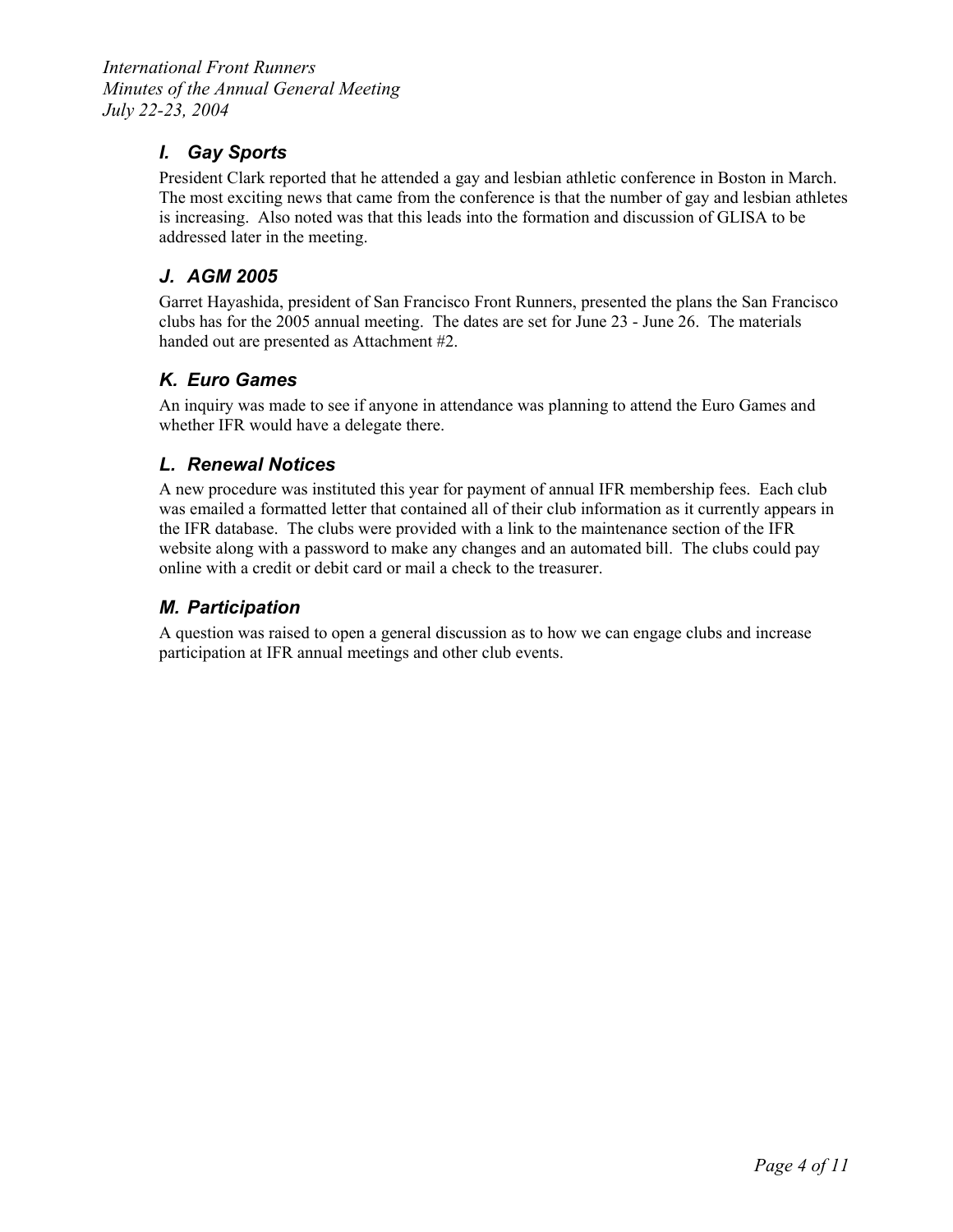- 1. Minutes prepare and send as early as possible
- 2. Find ways to target and communicate more effectively with the European clubs
- 3. Hold the events in tangent with signature runs, have a regional club host a reception
- 4. Tie into, create and publish a race circuit, have a calendar on the web
- 5. Create a race series for IFR
- 6. Publish on the website and make it downloadable for inclusion in club newsletters
- 7. In essence create a centralized resource for "what's going on"

8. This raised a question and discussion as to whether we (IFR) can direct or require clubs to disseminate information to their members. President Clark points to page 2-3 of last year's minutes and the request from members.

9. Another way to increase club membership is to develop a track & field program. T&F is an untapped market as there are only a few organized clubs for this. There are plenty of opportunities for people to transition from high school and college running to road races, yet, particularly in the US, there are very few track clubs.

A suggestion was made to create broadcast lists whether at IFR or club level, e.g. races@FrontRunners.org. It was also suggested to adjust the role of the regional reps to include contacting clubs and asking them for race information. Have clubs decide what their signature race is. (Action item for steering to develop the appropriate procedures.)

#### *N. GLISA*

1. Thomas Dolan made a presentation about the background and future goals of the organization. The documents that were handed out are presented as Attachment #3.

a) Outgames 2006 – the idea to hold a quadrennial event and the opportunity to affiliate with Montreal's Rendezvous 2006.

- b) Affiliation with Euro/continental games
- c) Centralized calendar for all gay sports.

d) With respect to the quadrennial events: Will the model be inclusive or competitive? All are welcome, the goal is to be inclusive and encourage personal best. What events will be held? It is anticipated that the selection of events will be at the discretion of the locality. There are no required sports.

e) What is the difference between GLISA and FGG? GLISA is intended to be an umbrella organization for all gay/lesbian sports organizations and sort of a clearinghouse of information and organization. The quadrennial event is only one aspect of GLISA whereas FGG's sole focus is the staging of the gay games. Why not improve FGG rather than create a new organization? GLISA believes this to be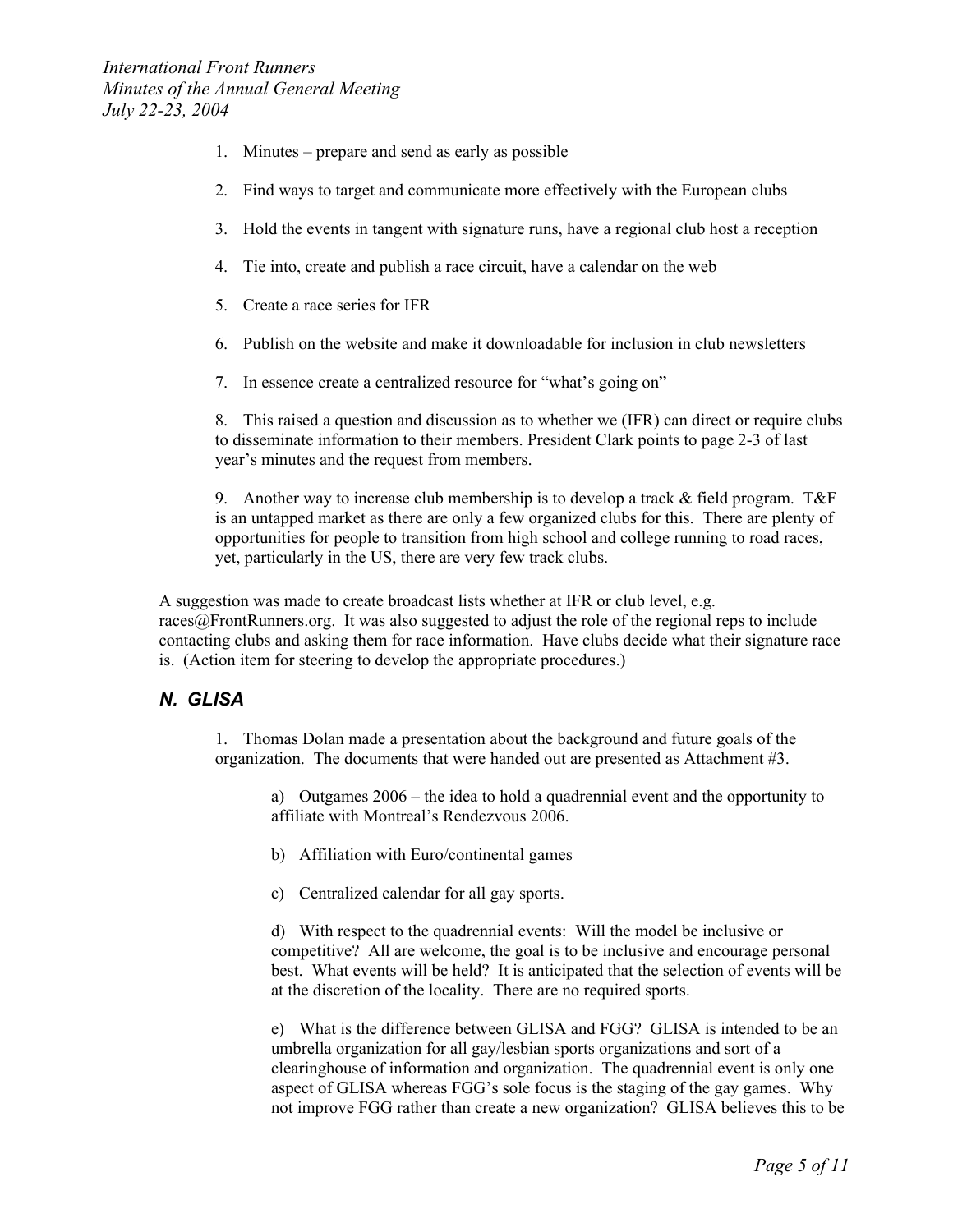> an evolution, not a revolution. They believe the Federation will remain true to its purpose and present the gay games every four years. GLISA's goal is to be involved in the promotion of all gay/lesbian sport and to provide more voice to the sports. GLISA intends to have a paid staff working year-round to achieve its goals.

> f) Calendar issues – they want to be all-inclusive and create a huge calendar of all gay/lesbian sporting events worldwide.

g) What is the funding source? The primary fuel for GLISA will be corporate sponsorships. GLISA will not rely solely on membership fees.

h) Note that the next quadrennial event for the Outgames will be held in 2009 to honor the current schedule that the gay games has.

i) The Canadian government is considering staff to help at least through 2006. Copenhagen has also offered help. Also, ongoing corporate sponsorship will be planned for the long term.

j) How does GLISA use the IOC model? Consider IFR and how they integrate into mainstream.

k) Why were some people not invited to the think tank? It was felt that it was best not to have board members from the Federation of Gay Games so as to allow free and open dialog.

l) Are there any endorsements yet? Country dance will be and many more are just waiting.

m) What is the basis of membership cost in GLISA? Most likely will be based on the size of the organization. Currently will be 0 through 2005.

n) What does GLISA want from us now? Is it possible to still have input to sport events if IFR is not a member? Yes.

o) In the future of Gay Games and Out Games, what are the differences? No red book issues. Current international organization rules will govern the sport (such as those already in place for sports such as swimming, running, gymnastics, etc.) and the events that are presented may be very different depending on the country.

p) Who currently decides who gets accepted for GLISA membership? Is there an appeal process? How much say does a member have in the operation of GLISA? Guidelines are currently being developed for membership in GLISA. At present there is no appeal process or procedure in place. It is expected that there will be different levels of membership for International organizations and individual club members.

q) Are memberships currently being accepted? Yes.

r) Will city team memberships be accepted? Yes.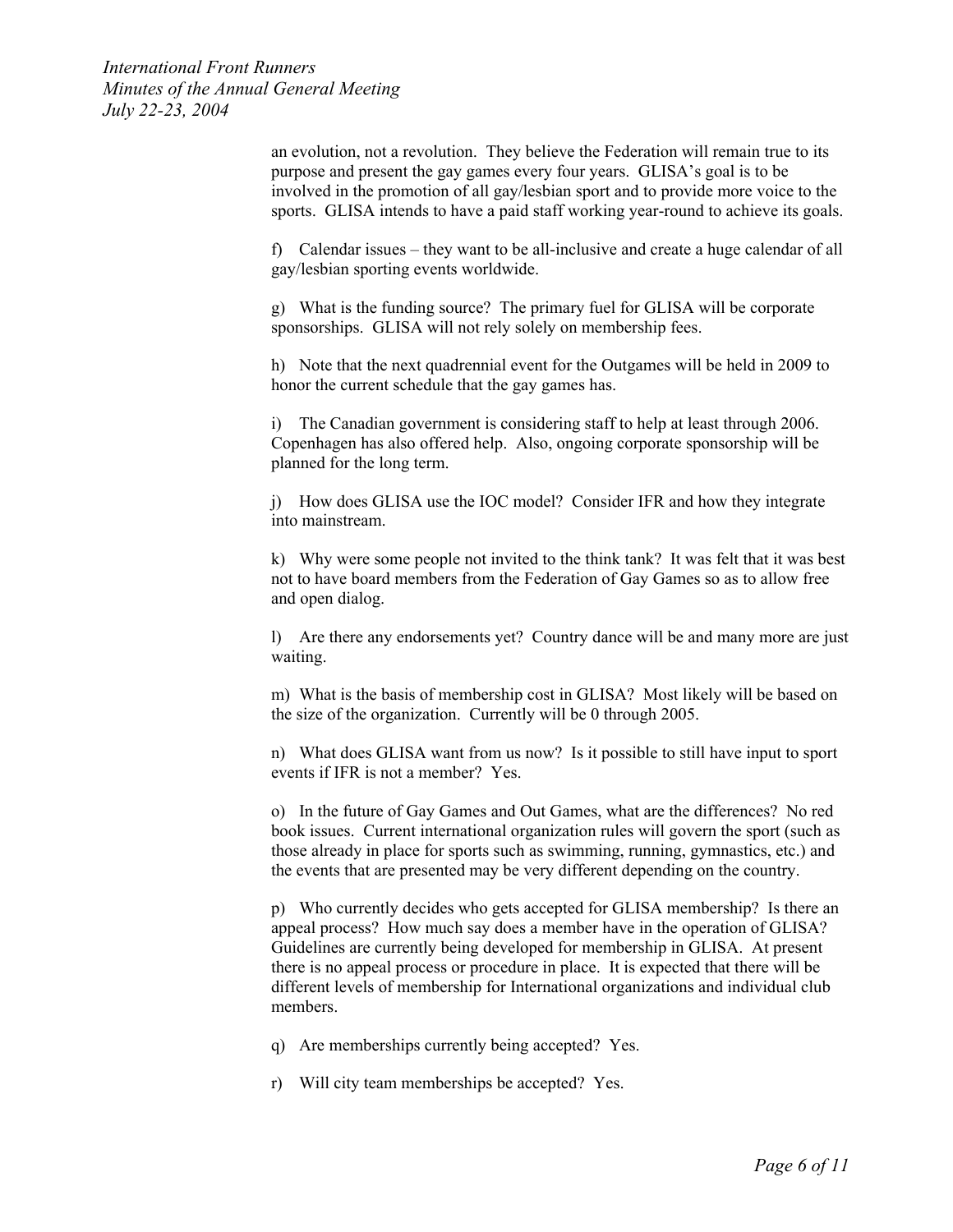2. David McConkey shared his experience with GLISA and his attendance at the think tank.

#### *O. Out Games 2006 – Montreal*

1. Mark Tewksbury gave a presentation on the upcoming event being held in Montreal in July of 2006. He presented the dates, schedules, venues and other plans for the various events. There were comments, questions and suggestions offered. Most of the comments and suggestions were based on the recent gay games in Sydney and how this next event could be improved. The materials handed out are presented as Attachment #4.

2. There were questions and suggestions.

a) Suggest some tightening with regard to scratches and age brackets. Perhaps making a cost for multiple events so as to eliminate unlimited checking off of events at registration.

- b) Suggest that the 3000-meter for women be eliminated.
- c) How flexible will the committee be to particular needs on the day of the event?

d) Implement a system to record new records being set for events and keep for posterity.

- e) Suggest a duathalon for 2009.
- f) Question as why there was a hiatus on marathon.
- g) Are they intent on doing all the events that the Olympics does?
- h) The sporting organizations will guide
- i) There will be opportunities to do new things
- j) There are some inherited lists

### *P. Federation Delegate Report*

David Short gave a report on the status of the Federation of Gay Games and highlighted the following. His report is presented as Attachment #5.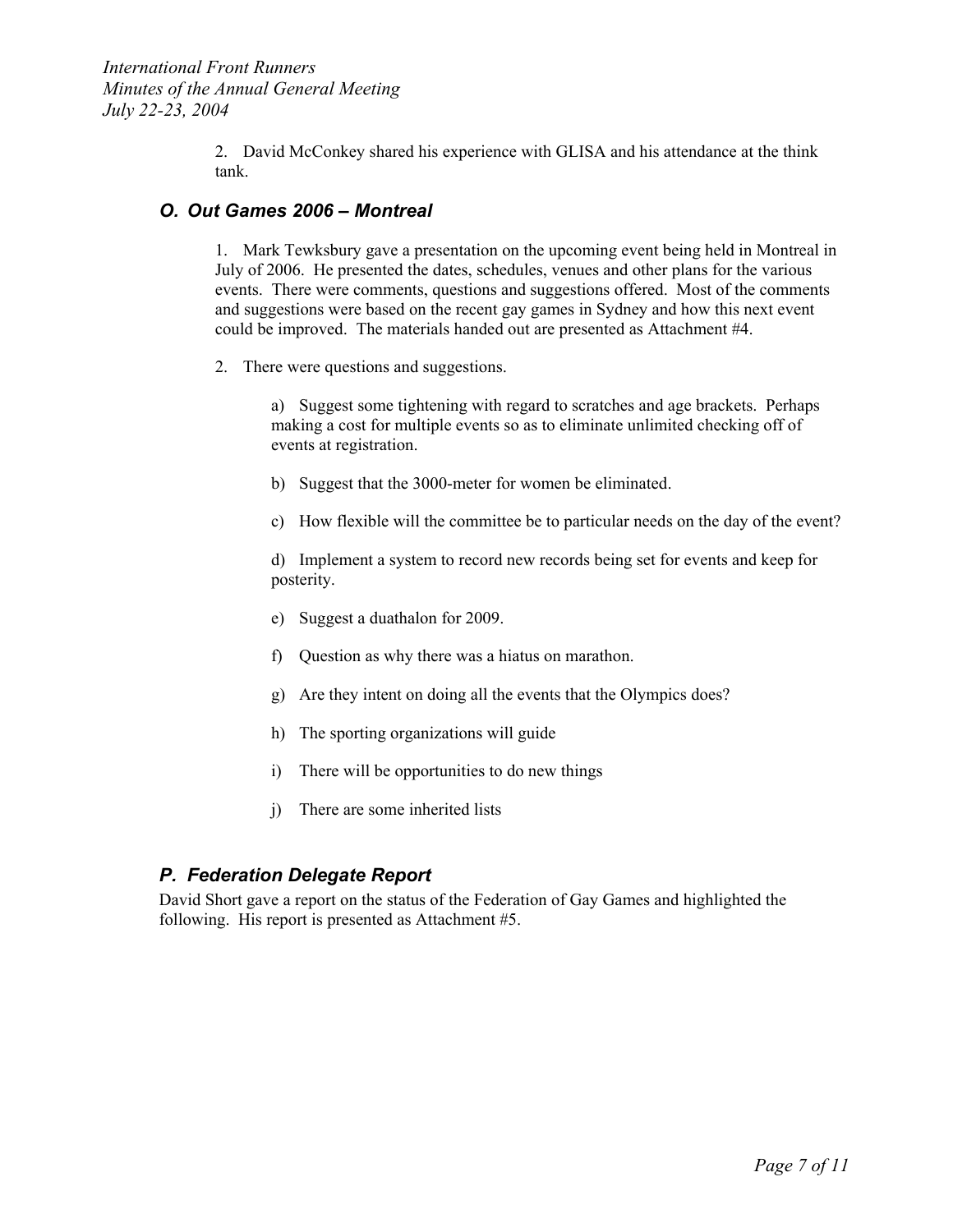- 1. The issues with Montreal at the November meeting
- 2. He shared a copy of Chicago's proposal
- 3. He shared some information on running events at the upcoming Gay Games
	- a) There will be option to compete in a younger age group
- 4. Registrations are now open on the website
- 5. A Request for Proposal is now out for the 2010 Gay Games

### *Q. Update on Gay Games*

President Clark gave a report on the progress that was made since the last AGM in the efforts of communicating to the Federation about the various running events at the Gay Games. This was the result of discussions at the AGM in Boston and the efforts to solicit input from all FR club members. Some of the highlights are:

1. Track and field and Marathon would be combined under one umbrella similar to the umbrella identifier of aquatics. Also, how could we identifying road races (off track) versus on-track running events.

2. Discussed the past issues of simultaneously running the marathon & 10K. Our overall recommendation would be to have the 10k at another time in the event someone wanted to run both.

3. Discussion to allow separate entry for just marathon to encourage non-games participants to run the event. However, would they get GG medals if they won? Would they be entitled to GG medals. Should there be a participation/finisher medal?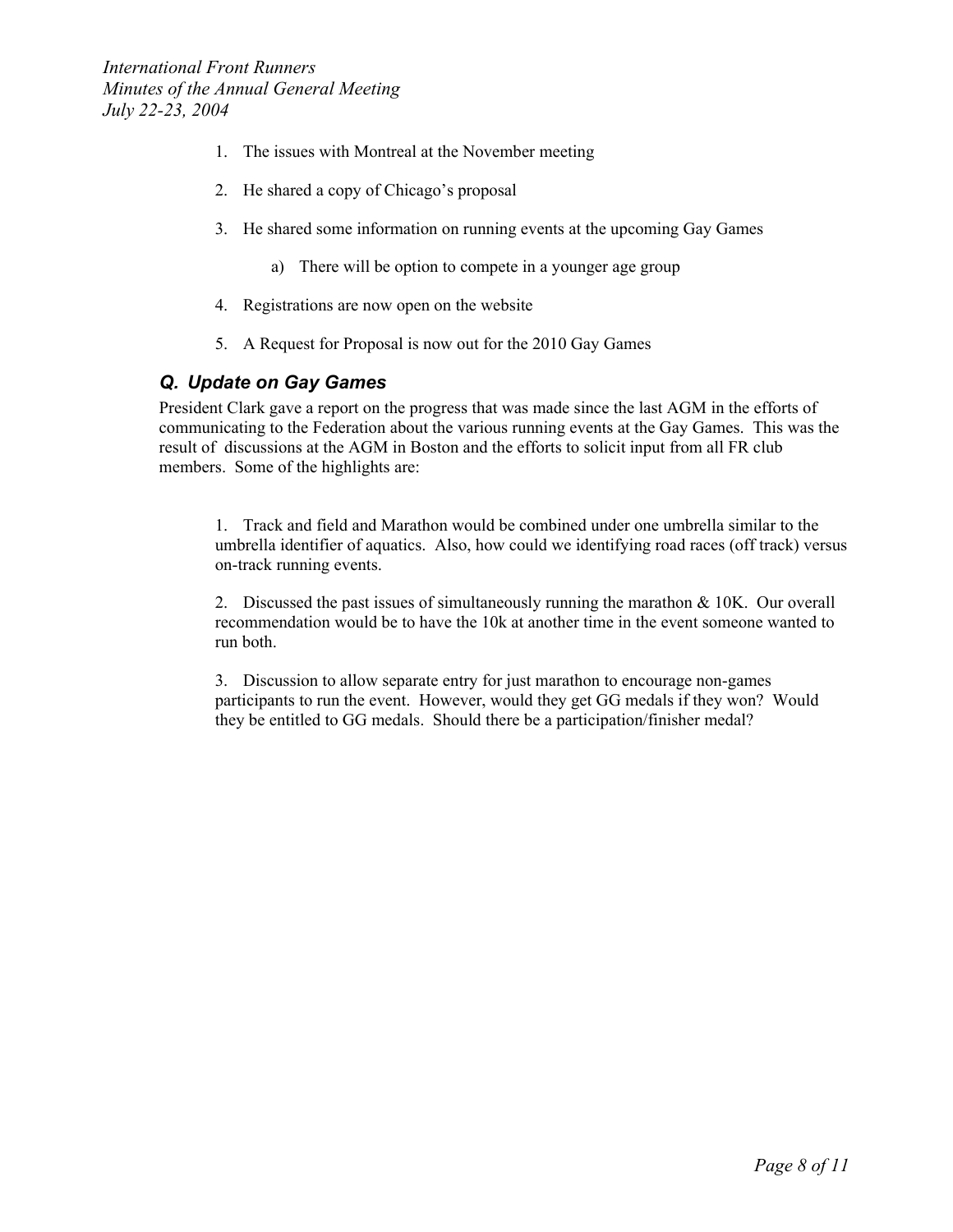# **II. Day Two – Friday, July 24, 2004**

# *A. Role call*

Treasurer Fracassi called the roll and identified the voting members of each club. Des Sullivan joins via phone from Sydney.

# *B. Gay Games 2006*

Suzi Arnold gave a presentation on the upcoming Gay Games that will be held in Chicago. She outlined some of the venues and the various sports that will be held at each. In addition she discussed the subject of transportation to the venues. She also pointed out the creation of the "Olympic Village" area and the idea of medal presentation ceremonies each night. From the tentative schedule presented, it appears that most of the issues we discussed at the last AGM and presented to the federation were incorporated into Chicago's plans.

### *C. 2004 IFR Games*

Len Trisch of Seattle Front Runners outlines some of the procedures that will be in place tomorrow for the track and field events.

### *D. New Business*

#### **1. GLISA Membership**

a) President Clark points out that IFR will not take a position choose one upcoming event (RV2006 or GGVII) over the other. It is up to each club to decide if they are going to encourage their members to participate in one or the other. He recognizes that it is great we have the opportunity to participate and give input to both. The following are questions and comments presented by most members in the group.

b) A question was raised as to what other clubs have been approached to join GLISA. No one club was identified.

c) A question was raised as to how our joining GLISA will affect our membership in the Federation. Eurika Otto reports that the FGG views this as a conflict of interests. Des Sullivan points out that our membership as a director organization is up for renewal this year and membership in GLISA may be looked on unfavorably.

d) There is an opportunity to be part of the formation of a new organization and help it be well-formed and well organized.

e) Is there a downside risk and will there be "retaliation" by FGG if we join? Will we not be taken seriously or will the not listen to our intent?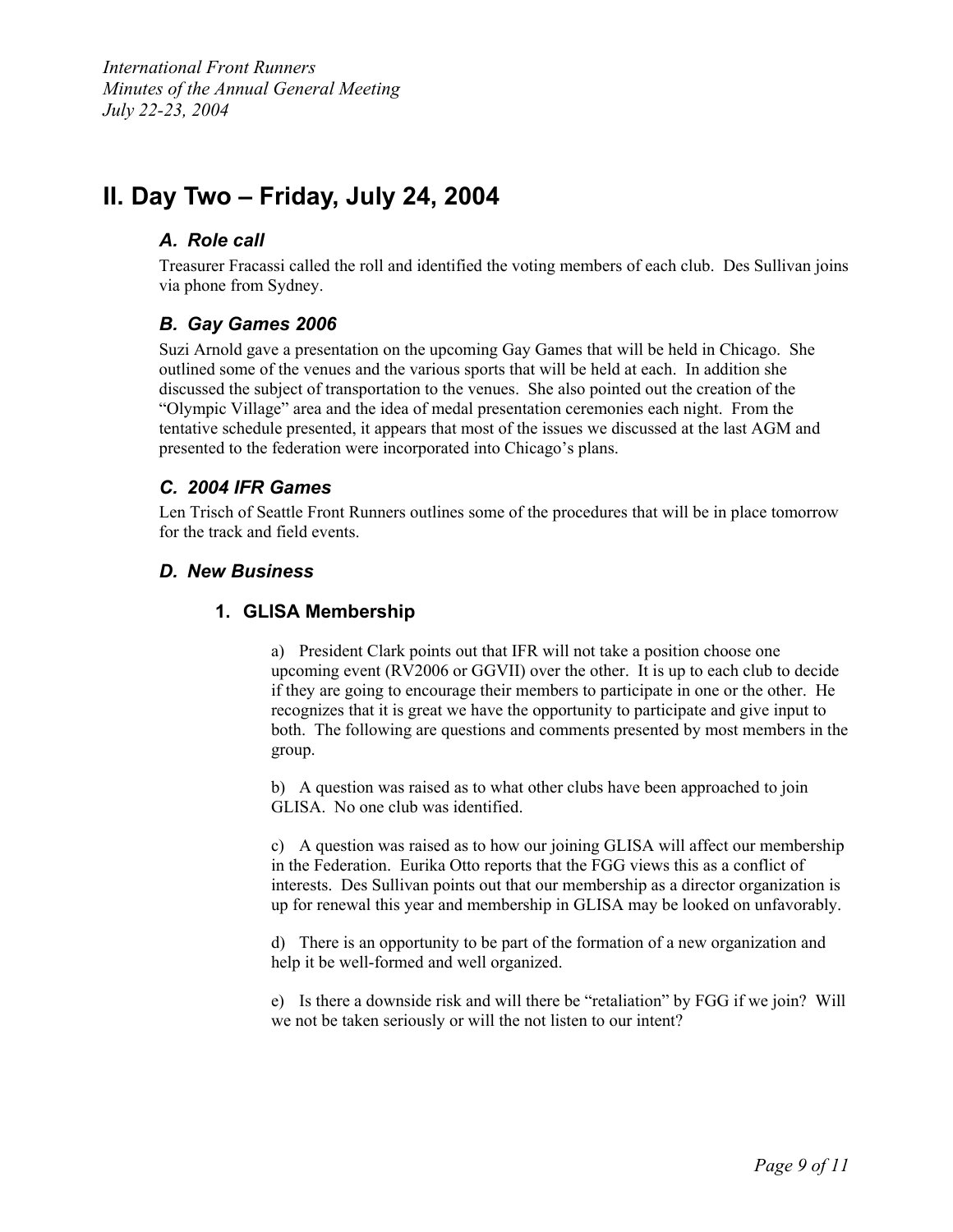f) Since so many of our member clubs are going to Montreal, should we not be there to "protect" and present our members' interests?

g) There may be a double work commitment on the part of volunteers to represent us in two places.

h) There is a certain rigidity in thinking that we can only be members of one or the other that diminishes us rather than enhancing us as out runners.

i) Why create another dysfunctional organization that duplicates the work? Is the FGG democratic and can we work in that organization to improve it?

j) It is tragic that we have to work inside two organizations but it has shown a lot of creativity.

k) A motion was made and seconded to informally liaise with GLISA without formally joining at this time. After discussion the motion was withdrawn.

l) **A motion was made to request an answer from the FGG as to what will happen if we join GLISA**. There was discussion and further details concerning the request and response were presented.

(1) We request that they answer in four months.

(2) Based on the response, the steering committee will decide whether to call a special meeting or defer to the next AGM.

(3) The owner of the brown dog should please go to the front desk.

(4) After further discussion and much discussion regarding whether we should vote now to join GLISA or take a wait-and-see approach, it was decided to take a straw ballot to determine the group's intention. There was overwhelming support in favor of joining GLISA.

The motion to send a letter passed 21-2.

#### **2. Regional Elections**

- a) West region elected Denver Duffer of San Francisco
- b) Canada elected David McConkey
- c) Elections for the European delegate will be held later.

#### **3. Budget**

Treasurer Fracassi presented a budget for 2005. Based on our current cash position, revenues and authorized expenses, he suggests no change in the fee structure. The budget was approved as presented. See Attachment #6.